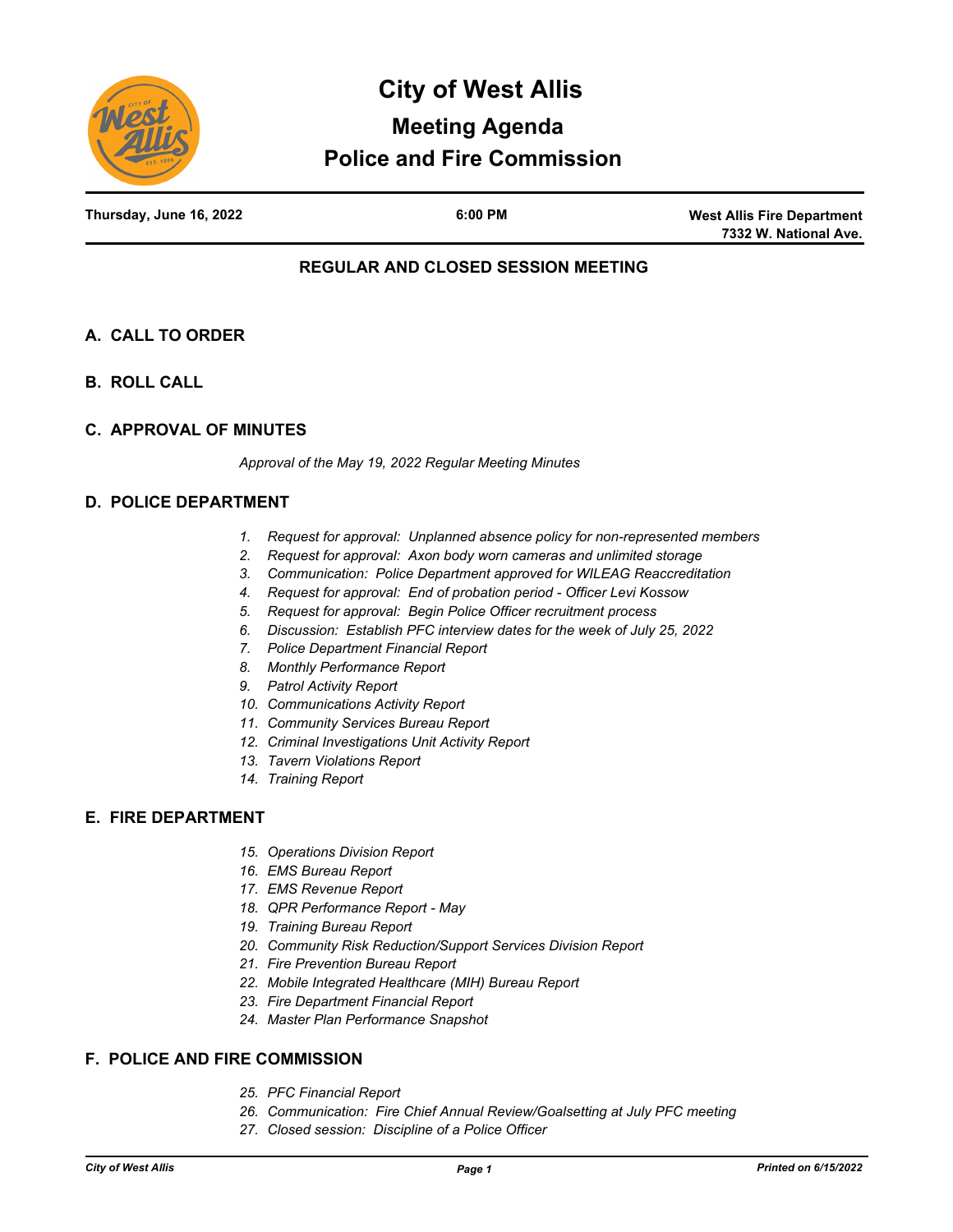# **G. CLOSED SESSION**

**PLEASE TAKE NOTICE that the Board of Police and Fire Commissioners of the City of** *West Allis will, upon conclusion of open session, consider and vote on a motion to convene in closed session at said time and place to review and discuss the disciplinary actions relative to a West Allis Police Officer.*

*A closed session for the above purpose is authorized pursuant to the provision of Section 19.85(b)(f) and (e) of the Wis. Stats., to consider dismissal, demotion, licensing or discipline of any public employee or person licensed by a board or commission or the investigation of charges against such persons, and to consider financial, medical, social or personal histories or disciplinary data of specific persons, preliminary consideration of specific personnel problems or the investigations of charges against specific persons except where par.(b) applies which, if discussed in public, would be likely to have a substantial adverse effect upon the reputation of any person referred to in such histories or data, or involved in such problems or investigations.*

*Immediately upon completion of the closed session, the Board of Police and Fire Commission will reconvene in open session at said time and place to consider any other matters on the agenda.*

# **H. ADJOURNMENT**